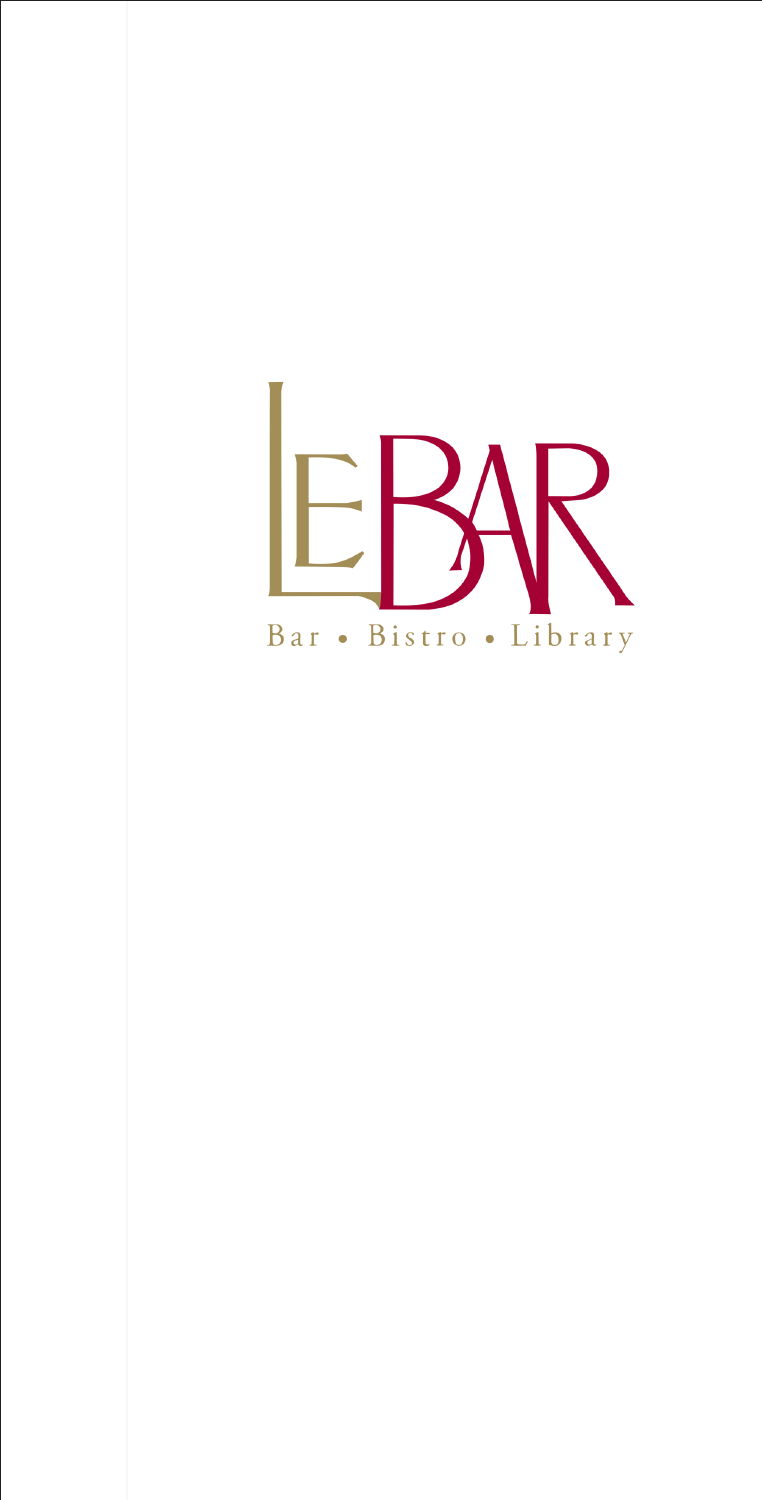## TO START...

| <b>RAVIOLI</b><br>Tiger prawn ravioli with lemongrass and<br>shellfish broth                                                                 | 800   |
|----------------------------------------------------------------------------------------------------------------------------------------------|-------|
| <b>MINESTRONE</b><br>Light vegetables in clear soup with basil pesto                                                                         | 450   |
| <b>SOUP OF THE DAY</b><br>Chef's special of the day                                                                                          | 450   |
| <b>LE BAR SALAD</b><br>Edamame, green mango pickles with Thai<br>vinaigrette and sautéed shrimp                                              | 600   |
| <b>FILIPINO SHARING PLATTER</b><br>Chicken inasal, grilled squid stuffed with<br>tomatoes, grilled pork belly and condiments                 | 1,600 |
| Good for sharing                                                                                                                             |       |
| <b>FRESH TUNA SALAD</b><br>Herb cured tuna with ponzu sauce and<br>asparagus                                                                 | 750   |
| <b>FOIE GRAS</b><br>Pan-seared foie gras served with oysters, leeks<br>and soya caramel                                                      | 880   |
| <b>CAESAR SALAD</b><br>Romaine lettuce, caramelized pancetta, focaccia<br>croutons, Caesar dressing with poached eggs<br>and grilled chicken | 620   |
| <b>TANDOORI CHICKEN SALAD</b><br>Tandoori roasted chicken with avocado and<br>mango salad                                                    | 500   |
| <b>SCALLOPS</b><br>Pan-seared scallops served with green pea<br>purée, balsamic reduction and parmesan foam                                  | 800   |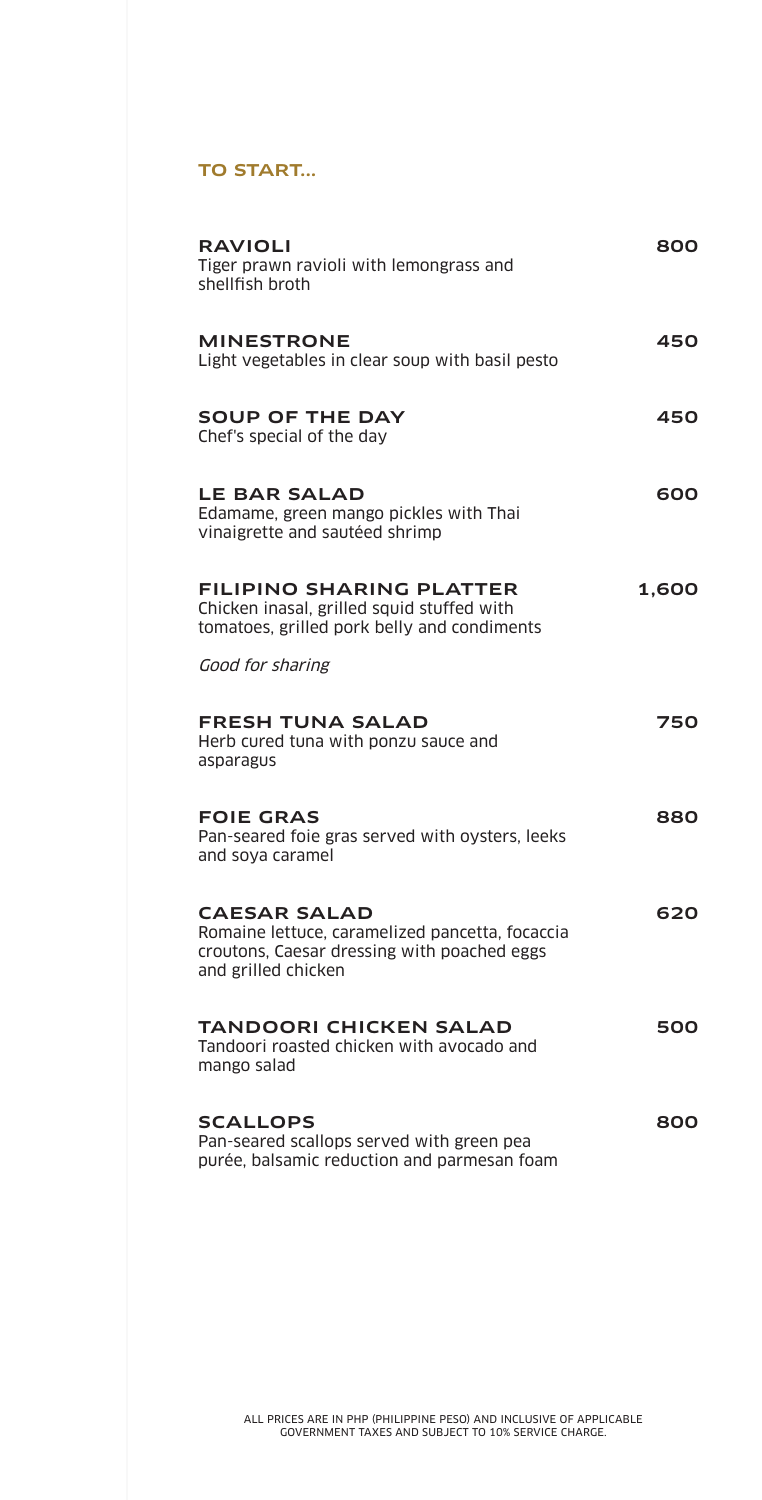## ... TO CONTINUE...

| <b>HALIBUT</b><br>Pan-seared halibut with tarragon purée, spinach<br>and ricotta tortellini, served with lobster bisque                                                          | 1,500 |
|----------------------------------------------------------------------------------------------------------------------------------------------------------------------------------|-------|
| <b>MANILA CLUB SANDWICH</b><br>Sliced chicken breast, bacon, melted cheese,<br>tomatoes, lettuce with herbs dressing in toasted<br>country bread                                 | 875   |
| <b>GOURMET STEAK SANDWICH</b><br>Pan-seared angus beef, bacon, melted cheese,<br>tomatoes, lettuce with herbs dressing in toasted<br>country bread and served with potato wedges | 875   |
| <b>CHICKEN CHARCOAL BURGER</b><br>Ground chicken with scamorza cheese, chili,<br>avocado and chipotle salsa in charcoal buns, served<br>with sweet potato wedges                 | 800   |
| <b>ORIENTAL SANDWICH</b><br>Grilled vegetarian sandwich with pita bread and<br>fattoush, served with fries                                                                       | 600   |
| <b>FETTUCINE CARBONARA</b><br>Fresh homemade fettucine in carbonara sauce with<br>crispy smoked pancetta                                                                         | 650   |
| <b>LINGUINI</b><br>Fresh homemade linguini with mussels marinière                                                                                                                | 815   |
| <b>SALMON</b><br>Pan-seared salmon served with lemon, edamame,<br>tomato comfit and lime butter sauce                                                                            | 1,300 |
| <b>BULALO (POT AU FEU FILIPINO)</b><br>Light colored consommé with beef shanks,<br>marrow bones and vegetables, served with rice                                                 | 750   |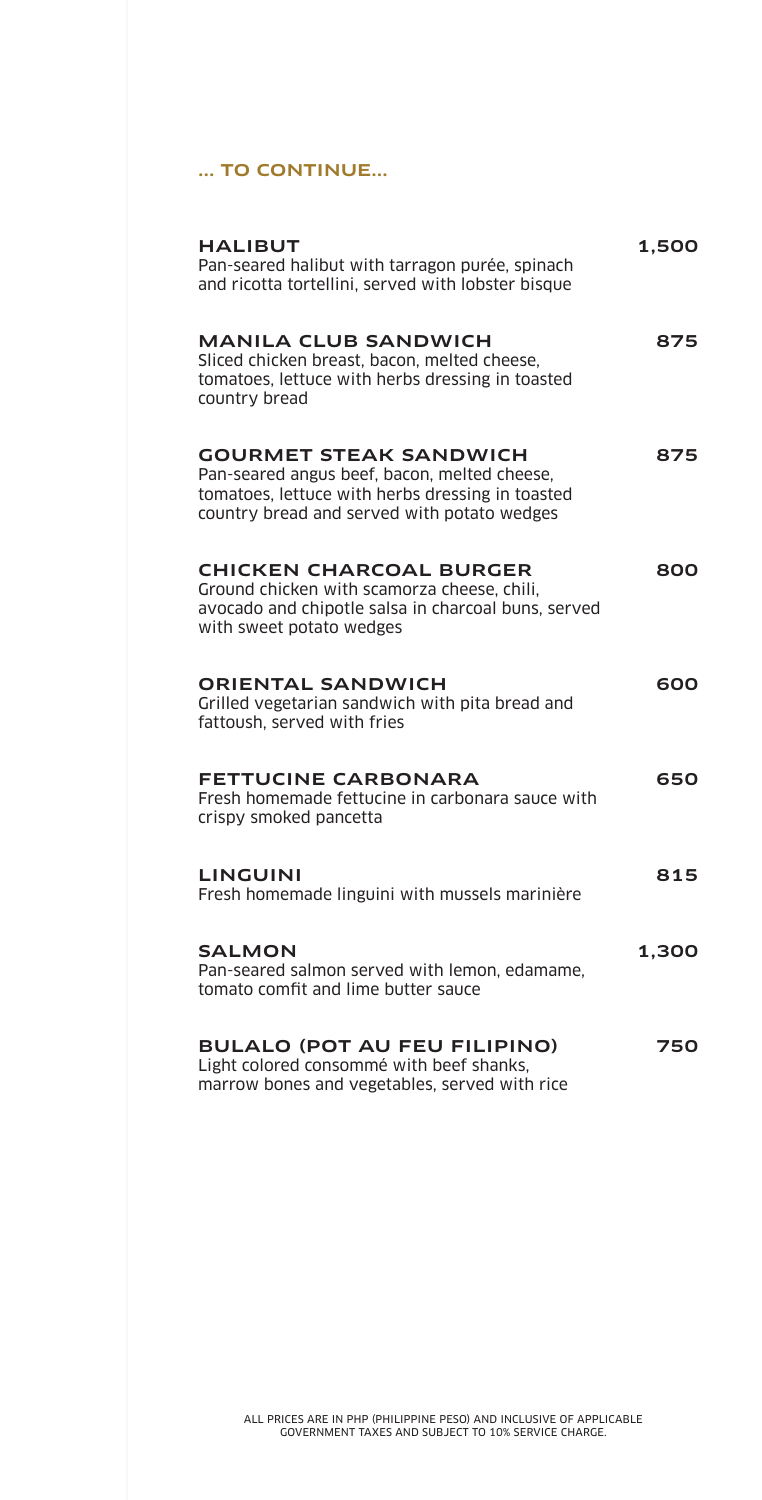## ... TO CONTINUE...

| <b>GRILLED SEAFOOD BROCHETTES</b><br>Grilled prawns, tuna, salmon and vegetables served<br>with saffron rice, rosemary vinaigrette and light<br>lemon butter sauce | 800   |
|--------------------------------------------------------------------------------------------------------------------------------------------------------------------|-------|
| <b>LAMB SHANK</b><br>Braised lamb shank with polenta and piquillo<br>peppers stuffed with ricotta and spinach                                                      | 1,500 |
| <b>ONGLET BEEF STEAK</b><br>Beef steak served with shallots comfit, homemade<br>potato fries and béarnaise sauce                                                   | 900   |
| <b>PORK BELLY</b><br>Pork belly comfit with taro mousseline, truffle miso<br>sauce, pickles and carrots                                                            | 600   |
| <b>TOURNEDOS ROSSINI</b><br>Pan-seared beef tenderloin with perigourdine<br>sauce served with pomme mousseline                                                     | 1,800 |